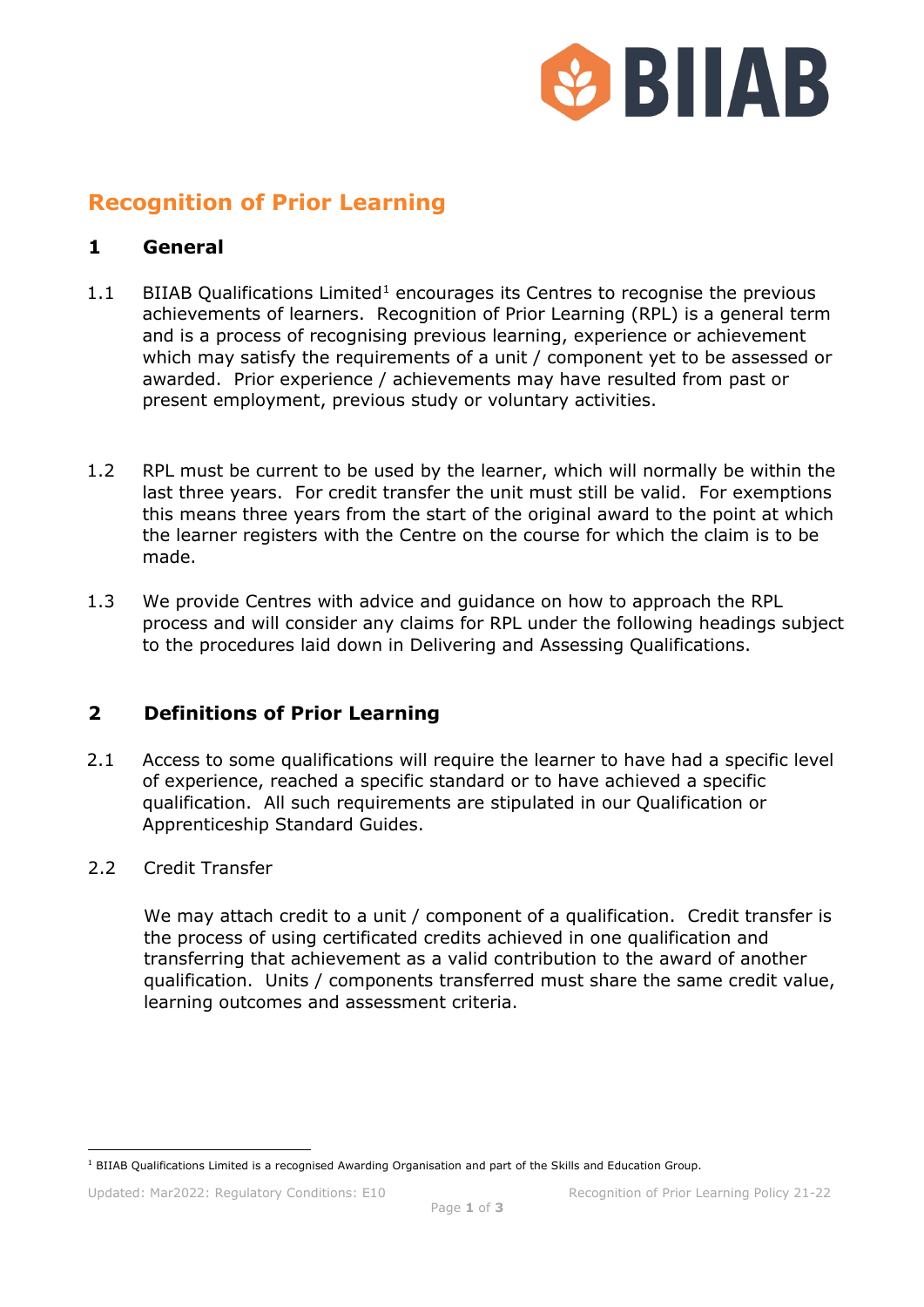

#### 2.3 Exemption

Exemption applies to certificated achievement which is deemed to be of equivalent or higher value to a unit / component within a qualification, but which does not necessarily share the exact learning outcomes and assessment criteria. There may, however, be restrictions to the application of exemption dependent upon the currency and equivalence of the unit / component.

2.4 Non-certificated learning / experience

Non-certificated learning / experience refers to any previous non-certificated learning or experience which may exempt a learner from a further course of learning or study.

- 2.4.1 When making decisions about evidence of non-certificated learning / experience, Centre assessors must be satisfied that the evidence produced will allow the learner to meet the assessment standard described within the current qualification's learning outcomes and assessment criteria. That is it must be subject to the same assessment and quality assurance arrangements as applied to evidence produced as part of a course.
- 2.4.2 Any internal assessment tasks provided by the Centre or any independent assessment required by us which has been developed for the units / components in question must be completed. All assessment evidence must then be made available to the external moderator / independent assessor or examiner in line with our current policies and procedures.

# **3 Notification**

- 3.1 Centres are required to notify us about claims for RPL only where the learner has completed different assessment requirements to the standard assessments for the cohort.
- 3.2 Centres must notify us of any planned requests for credit transfer or exemption during the planning stage of external moderation and must provide the appropriate evidence of prior certificated achievement.